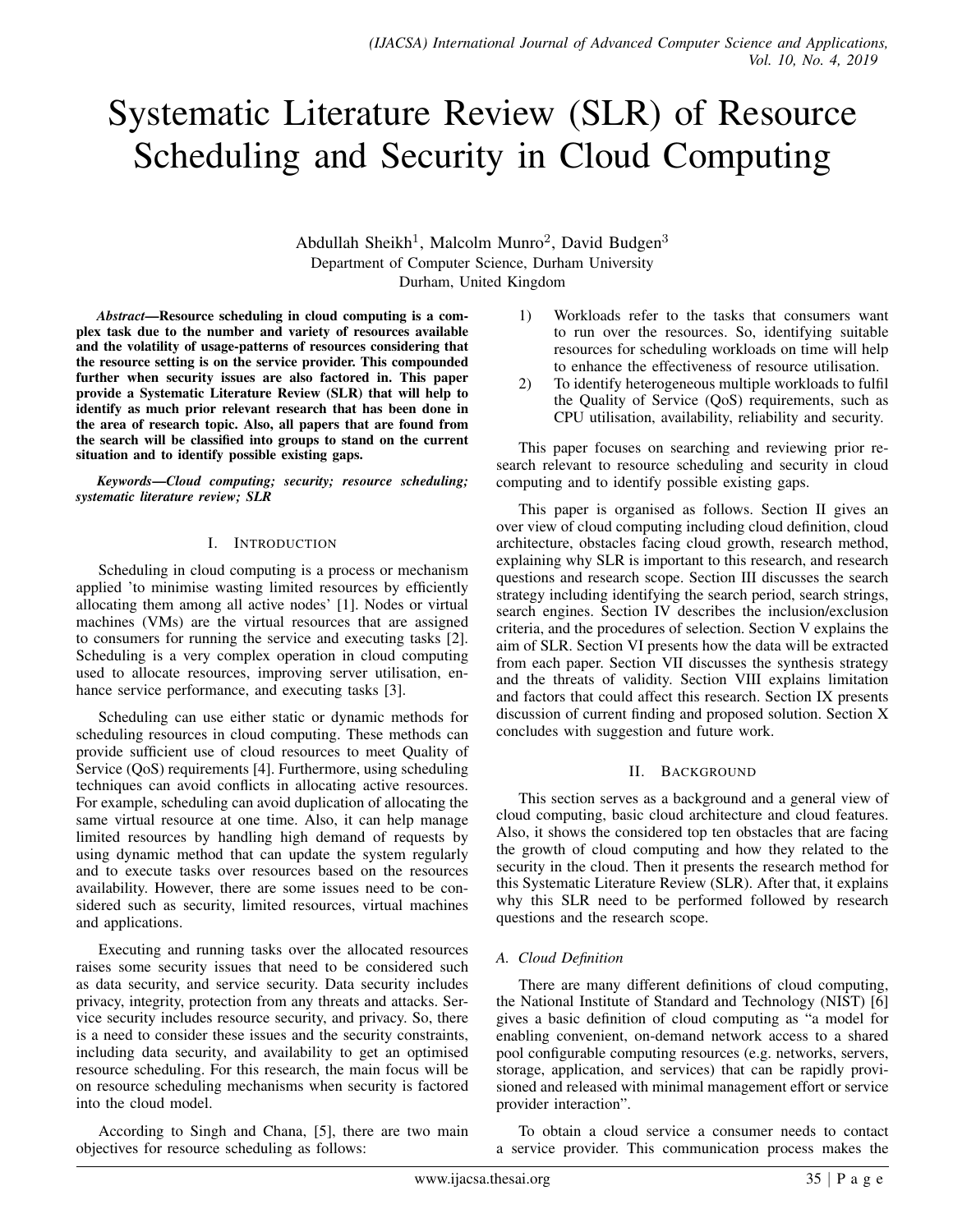consumer and the provider reach an agreement of the level of the service. This agreement referred to Service Level Agreement (SLA) [7]. This SLA is the basis for the expected level of the service between the consumer and the provider. The provider of a cloud architecture can offer various services to a consumer. Quality of Service (QoS) refers to cloud stakeholders expectation of obtaining a desirable service meeting requirements such as timeliness, scalability, high availability, trust and security specified in the Service Level of Agreement SLA [8]. For this research, Quality of Service (QoS) includes the following concerns:

- Security: Security is a shared responsibility between cloud providers and consumers to ensure that the level of security is at a desired level. Consumers need to be aware of security from their side and protect their service from any threats. Cloud providers are able to achieve better scalability by running multiple virtual machines on physical machines. They have to defend the service against any security risks from any unauthorised physical access, data security, security software, and resource security. Other cloud providers who do not use virtual machine have to secure servers and data storage from any security risks. Then any security risks in the virtualisation technology that allows co-occupant virtual machines to make unauthorised access could compromise information assets of consumers [9].
- Service Performance: A consumer requires a certain level of the service performance will need provider guarantees to run the require service in the cloud. The Service Level Agreement (SLA) is an agreement between a service provider and a consumer, that specify the level of the service provided [8] [9] [10]. Also, both provider and consumer follow the rules and conditions of this agreement to keep the service secure without any security issues.

These services can vary both in terms of functionality (such as storage capacity or processor count) or in terms of the Quality of Service (QoS) provided [11]. In terms of the QoS a provider will offer a defined SLA which the consumer can use when determining the 'best' provider for their needs.

According to Mell and Grance [6], the cloud architecture is a combination of the following three components:

**Essential Characteristics:** The essential characteristics refer to a set of cloud features that allow providers and consumers managing, accessing, and measuring the cloud services and resources. These characteristics provide cloud providers and consumers different level of control to measure and provision the service. From a security prospective, each characteristic has a different security concern for both provider and consumers. These security concerns include access control and data security [2]. Access control includes accessing, managing the service, and access availability. Data security includes data confidentiality, date integrity, and data availability.

The five essential cloud characteristics are:

1) On-demand self-service: A consumer can manage and control the service resources such as sever time and network storage without any physical interactions by the provider.

- 2) Broad network access: Consumers can access and use the cloud service from anywhere across the network.
- 3) Resource pooling: Providers can serve consumers with different resources according to consumer demand. Resources such as storage, processing, physical machine, and network bandwidth [2]. Consumers do not need to be concerned about physical location of resources.
- 4) Rapid elasticity: Resources can be rapidly scaled outward or inward at any time according to consumers demand.
- 5) Measured service: Measured service is the ability to track and control the usage of the resources which can be performed by consumers.
- **Service Models:** Service models in the cloud defines to a consumer the type of the system management and system operations and type of the access to cloud systems. According to Nallur et al. [9] service availability, security and performance are the main elements that are considered to affect cloud service in the service models. Based on SLA, consumers have to trust the provider on the service availability and the only concern is if there is any downtime to the service it will be the time of the service recovery to obtain the service again. The recovery process is the responsibility of the service provider based on the SLA. Both provider and consumers are involve in security such as data security and protection. The provider is concerned about providing a secure and reliable service via the network. Service performance means that the service provided to consumers at a satisfactory level and good quality. There are three types of service model, each service model provides different capabilities to obtain the service:
	- 1) Infrastructure as a Service (IaaS): To provide a basic form of the service such as a virtual machine (VM), virtual storage and network bandwidth [9]. Consumers have to configure the setting and install any needed operating system and software before running the service. One of the main security concerns in IaaS for the provider is to check that there is no VMs interference while the service is running.
	- 2) Software as a Service (SaaS): Here, software and applications are provided by the cloud provider which lets consumers use these applications. Consumers can have access to the service from different devices via different interface such as web browser and a program interface. One security concern needs to be considered is web browser security. The level of the browser security is very important, weak browser security can let an attacker get important information or hijack the consumer resources and data.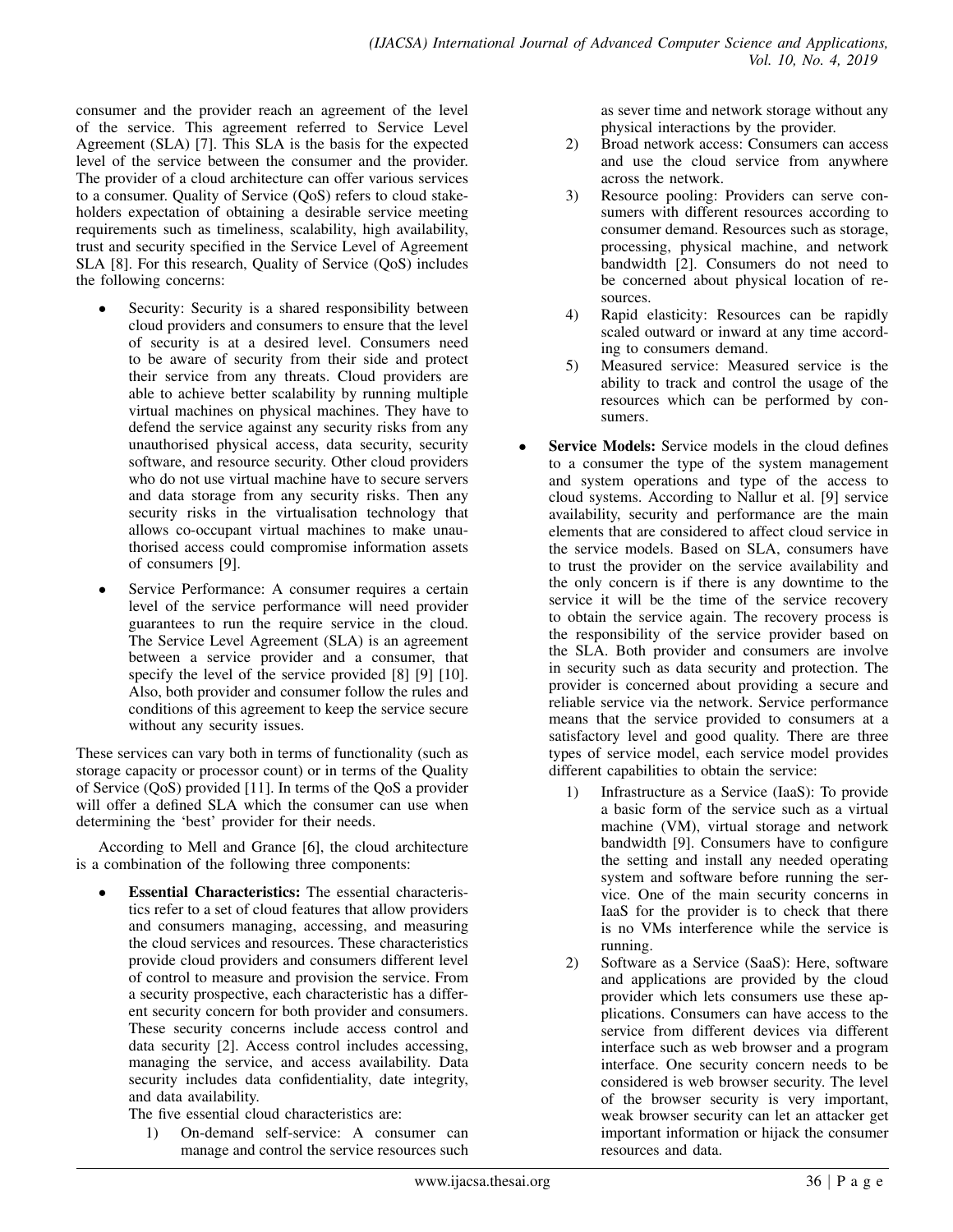3) Platform as a Service (PaaS): In this form, the cloud provider provides a platform that allows the consumer to develop their application but the cloud provider is still responsible for maintenance and all upgrades of the platform.

Table I shows the main security issues that exists for each service model [12]. From Table I, SaaS has the most security issues because it is more complex than the other service models. PaaS and IaaS have less security issues compared with SaaS because they have better control over the security and they are not involved in the application level.

Table I shows the responsibility perspective for the the security issues for providers and consumers. These issues are different in terms of responsibilities from the providers and consumers. The table shows that most responsibility to ensure the security level of the service is on the providers. The providers responsibilities include data (security, locality, segregation, confidentiality), network security, authentication and authorisation, vulnerability in virtualisation, availability, and identity management. Using secure web applications to access the service is mostly the responsibility of the consumers. The other security issues such as data access, data breaches and backup are shared responsibilities for providers and consumers. These security issues affect differently each service model. These issues are:

- Data Security: Providers need to use good techniques to secure data access such as encryption and decryption.
- Network Security: To secure the data flow through the network from any security breach or leakage.
- Data Locality: To manage storing consumers data in a reliable location and to protect it from any risks.
- Data Integrity: To make sure that data is stored and then it correctly and accurately flow through the database over the service.
- Data Segregation: To secure the data flow, and data storage from any intrusions hacking the system on each level of the service.
- Data Access: To control data access for consumers.
- Authorisation, Authentication: To manage accessing to the service or database.
- Data Confidentiality: To control and protect the data flow on each level of the service.
- Web Application Security: Consumers need to ensure their web applications are secure to access to the service.
- Data Breaches: Providers need to protect data and prevent any indirect access.
- Vulnerability in Virtualisation: Providers need to ensure that each tasks executed separately from each other to reduce security risks that could occur.
- Availability: Providers need to ensure that the service is delivered on demand.
- Backup: The backup information is important and if it has been hacked then any unauthorised accessed will cause a security issues for the consumers. Providers need to ensure that backup is taken regularly and be secured and encrypted to make the service more reliable and fast recovery when it required.
- Identity Management: To control and check the identity of accessing to the service and resources by identifying all information that used to log in.

| <b>SECURITY ISSUES IN THE SERVICE MODELS [12]</b><br>TABLE I. |  |
|---------------------------------------------------------------|--|
|---------------------------------------------------------------|--|

| Security Issues                 | <b>Service Models</b> |      |      | <b>Responsibility Prospective</b> |           |  |  |
|---------------------------------|-----------------------|------|------|-----------------------------------|-----------|--|--|
|                                 | JaaS                  | PaaS | SaaS | Providers                         | Consumers |  |  |
| Data Security                   |                       |      |      |                                   |           |  |  |
| Network Security                |                       |      |      |                                   |           |  |  |
| Data Locality                   |                       |      |      |                                   |           |  |  |
| Data Integrity                  |                       |      |      |                                   |           |  |  |
| Data Segregation                |                       |      |      |                                   |           |  |  |
| Data Access                     |                       |      |      |                                   |           |  |  |
| Authorisation, Authentication   |                       |      |      |                                   |           |  |  |
| Data Confidentiality            |                       |      |      |                                   |           |  |  |
| Web Application Security        |                       |      |      |                                   |           |  |  |
| Data Breaches                   |                       |      |      |                                   |           |  |  |
| Vulnerability in Virtualisation |                       |      |      |                                   |           |  |  |
| Availability                    |                       |      |      |                                   |           |  |  |
| Backup                          |                       |      |      |                                   |           |  |  |
| <b>Identity Management</b>      |                       |      |      |                                   |           |  |  |

Subashini and Kavitha [12] claim that the security issues in the service models such as data security and network security make a significant trade-off to each service model to obtain a reliable, trusted and secure services.

These service models offer different features to customers and providers to operate the service. SaaS offers many significant benefits to customers such as service efficiency improvement and reduced costs. In SaaS providers do all provisioning for hardware, data storage, power, virtual resources. As a result consumers have to pay for what they use, and there is no upfront cost for anything else. With all the benefits that are provided in SaaS, it has some issues such as lack of visibility of data stored and security.

In PaaS users can build their application on top of the platform, but this feature raises the security risks for all the services. Building applications on top of the platform increase security risks such as data security and network intrusion by unlocking the way to intruders trying any unauthorised actions [12]. For example, hackers can attack the applications code and run a very large amount of malicious programs to attack the service. In IaaS, consumers can get services with less cost with basic security configuration and less load balance. Providers have to ensure that the service infrastructure is highly secure for, data storage, data security, data transmission, and network security.

**Deployment Models:** Deployment models are to describe how the cloud services deliver to consumers. According to [13] there are many security concerns on the cloud deployment models including data privacy and trust, policies, and data transfer. As a result of these concerns providers have to secure cloud services. Also, providers need to apply security policies that can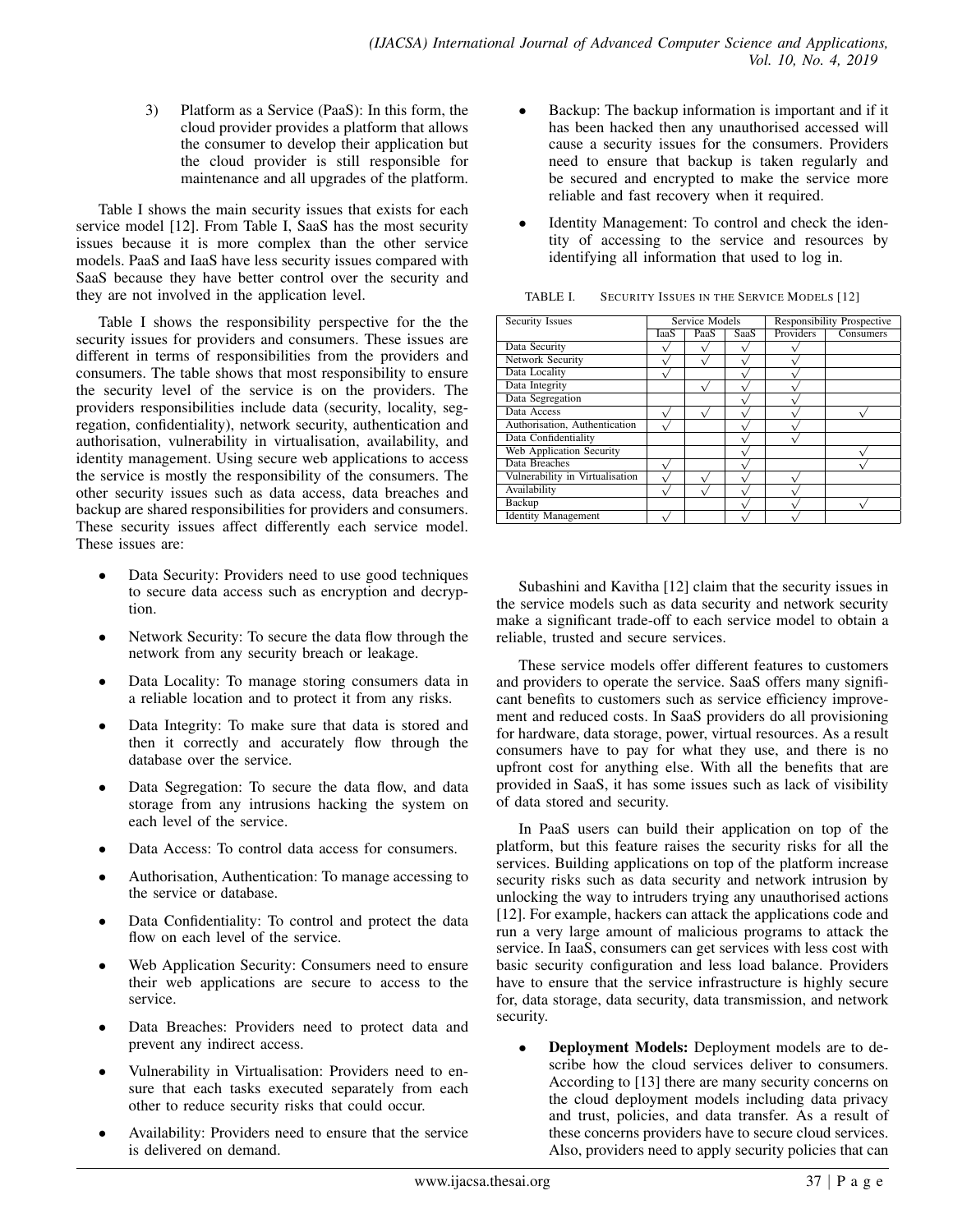handle data access and security. The four deployment models, which specify the availability of using cloud service [6], are:

- 1) Public: To specify that cloud services is accessible with no restriction for all users.
- 2) Private: To make cloud services available to particular single group.
- 3) Community: To make cloud services shared between limited group sharing similar concerns.
- 4) Hybrid: A hybrid cloud includes services using multiple cloud combined together, for example joining services and making some parts private and other parts public or community [14].

The common security issues that need to be addressed for these deployment models are authentication, authorisation, availability, access control and data security. These security issues are so important because each deployment model has a different security level. For example, public cloud is less secure than the other cloud model, so it is more likely to be attacked by malicious hackers to get information that can used then to be hack at the private level. Providers are responsible for service security and they have to stop any unauthorised access or any malicious attacks of the service. Suspicious behaviour includes any malicious attacks and abuse of the service. Consumers take responsibility for information security and data security such as integrity, confidentiality, authorisation and authentication.

There is a list of the top ten obstacles facing cloud computing in [2] summarised in Table II. Armbrust et al. [2] indicate that the consideration for each obstacle will vary from one stakeholder to another (consumer and provider). The first obstacle is Service Availability which has multiple sides. One side is cloud providers offer multiple sites to improve availability, however, consumers may choose to use multiple providers to increase availability. As a result, some parts of the services may become unavailable for some consumers for any time.

There are many reasons that can cause service unavailability such as crashed applications, high loads in the service, and service hijack [15]. Then the consumers will think that the service was down and it is not available to be used. However, services with multiple clouds or multiple sites give more opportunities for an attacker to cause a security threat. An attacker can use a public service to get to unauthorised access to resources or by doing many malicious activities that affect the service. One way to defend this issue is to use quick scale-up method and security monitoring [2]. Scaling method in the cloud is used to control cloud resources, which include two type of scaling, horizontal and vertical [16]. The vertical or scale up is used to increase the virtual resources for restoring and improving performance also known as scaling outward. Service Availability is an issue that can be addressed using this method if any virtual resource becomes unavailable. The horizontal method is to scale upward by running the service in one physical resource. Providing the service from one physical resource or one site is an issue of the service availability.

The second, third and fourth obstacles are about data boundaries between platforms and Data Storage, Data Confidentiality, and Data Transfer. There are many security implications should be considered include loosing data, data leakage, transferring data, and data security. The fifth, sixth, seventh, and eighth obstacles are more technical being related to performance, Scalable Storage, removing errors in a large scale distributing system, and how services can be established with quick scaling getting an overview of service costs. Quick scaling could cause unavailability of the service if there is a very high load tasks which needs to be considered as a security implication of this method. The ninth and tenth obstacles are about service policies and Service Level Agreement (SLA) and Software Licence. The concern here is about the eligibility or the authorisation of using the software and to ensure there is no misuse of the licence [2].

TABLE II. THE TOP TEN OBSTACLES AND CATEGORY [2]

| $\overline{No}$          | <b>Obstacles</b>        | Category                 | <b>Stakeholder Prospective</b> |
|--------------------------|-------------------------|--------------------------|--------------------------------|
|                          | Service Availability    | Cloud Service Availabil- | Consumer                       |
|                          |                         | ity                      |                                |
| $\overline{c}$           | Data Storage            | Data, Data boundaries    | Provider                       |
| $\overline{\mathcal{E}}$ | Data Confidentiality    | Data, Data boundaries    | Consumer                       |
| 4                        | Data Transfer           | Data, Data boundaries    | Consumer                       |
| 5                        | Performance             | Performance, Scalability | Consumer                       |
|                          | unpredictability        |                          |                                |
| 6                        | Scalable Storage        | Performance, Scalability | Consumer                       |
| 7                        | Error of large scale    | Performance, Scalability | Provider                       |
| 8                        | <b>Quick Scaling</b>    | Performance, Scalability | Consumer                       |
| 9                        | Service Level Agreement | Service policies         | Provider, Consumer             |
|                          | (SLA)                   |                          |                                |
| 10                       | Software Licence        | Service policies         | Provider, Consumer             |

# *B. Research Method*

A Systematic Literature Review (SLR) will identify current research topic related to cloud scheduling and security, then to identify existing gaps, and give an overview of research in the area. To identify gaps papers will be classified into groups depending on their main focus. A recent review [17] shows that most models of cloud security classified to Data as a Service (DaaS), Cloud Storage and research for scheduling just focusing on algorithms. A systematic literature review should contain three stages, which are a plan or a protocol, conducting the review, and reporting the review.

The SLR is needed to identify as much prior research that has been performed in this area and the most relevant to the area of the research topic, which is critical to this research direction and methodology. Also, the outcome of this research is to focus on producing a new model for resource scheduling across cloud security boundaries. Then to obtain a list of the previous research, finding gaps to be extended for further research to find an optimal solution.

# *C. Research Questions*

The research questions will be as the following:

1) What previous research has been done in terms of Scheduling in the Cloud in the presence of security constraints?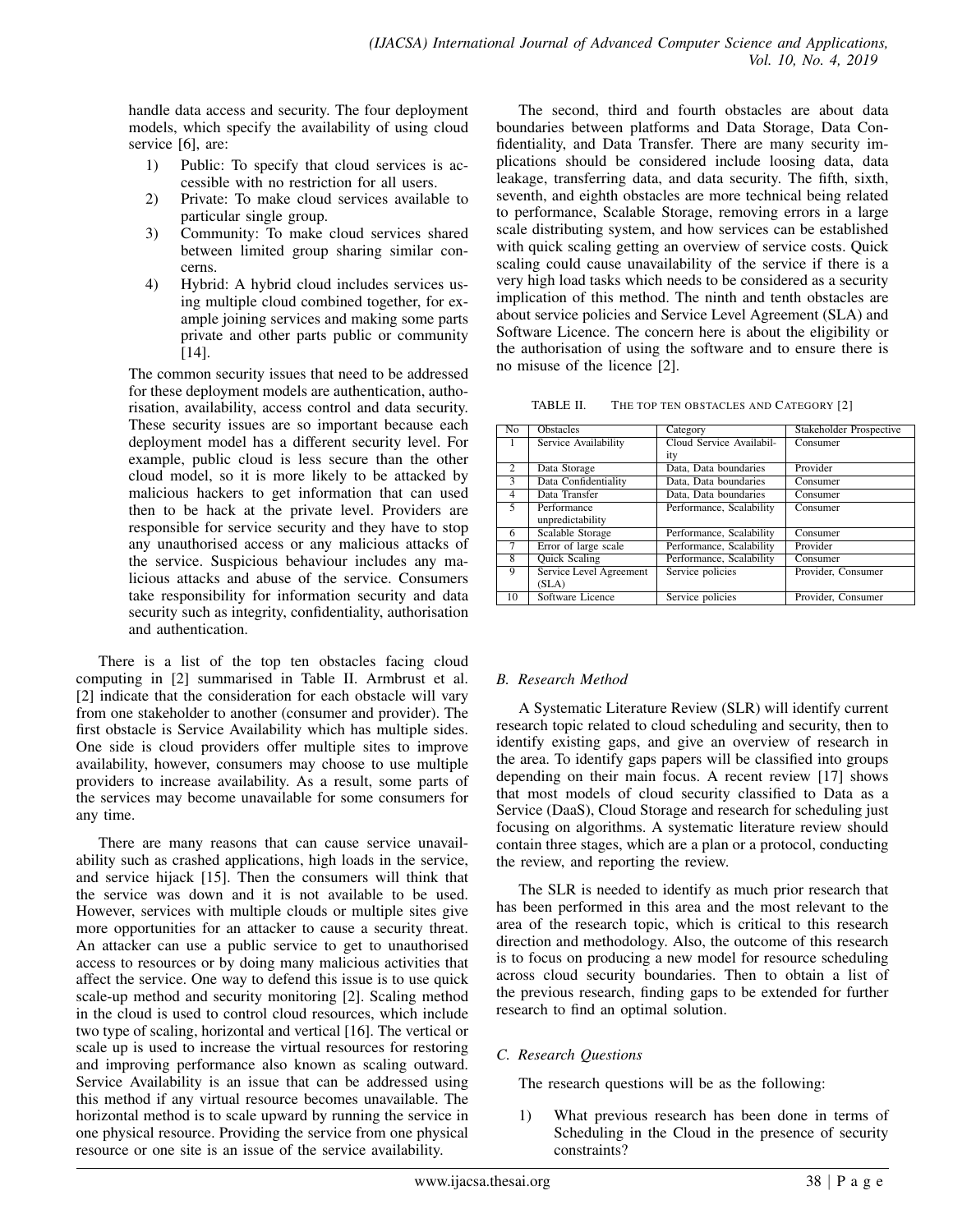- 2) What constraints other than security need to be considered by each Cloud stakeholder in terms of scheduling in the Cloud?
- 3) What different types of security constraints have been identified and what do these security constraints defend against?
- 4) What evaluation metrics have been used to help to evaluate recent research into Scheduling in the Cloud?
- 5) Based on the research identified, which forms of security aware scheduling merit further research, and why is more research needed and what issues should the further research be addressing?

# *D. Scope*

The following provides the scope for this work using the PICOC model [18].

- Population: Published literature papers of scheduling and cloud security.
- Intervention: Papers include (Models, surveys, technical report) that address any approaches of scheduling and cloud security.
- Comparison: To include comparisons between different scheduling and cloud security models and different approaches.
- Outcomes of Interest: The different techniques of scheduling and cloud security models.
- Context: To be used by Students and Academic researchers.

# III. SEARCH STRATEGY

This section discusses the choice of the search period, search strings, electronic resources to be used, and the possible use of manual searching.

# *A. Search Period*

The developer of cloud computing came from different area. It started with distributed system and utility computing discussed in the 1990s [19].

Cloud computing as a term will be used for initial search criteria and searching over the period 2006, which is the year of the first cloud conference, to the end of 2015 linking what has been done in the area of Cloud Computing and another related topic such as Cloud Security and Scheduling. Additionally, a manual search will be performed to find an earlier date using Cloud Computing as a term or maybe some other phrases that could be related to the topic such as Grid Computing, Utility Computing, and Distributed System.

# *B. Search Strings*

Basic search strings will be used to try to find papers that relate to the topic and will be filtered in the later stage after applying the including and excluding criteria. Also, basic terms will be used for searching for papers such as (Cloud Security, Cloud Security Model, Cloud Scheduling, Resource Scheduling, Scheduling in the cloud). Then, to find relevant literature reviews using strings as following:

(Cloud Security Model OR Study on Cloud Security, OR Scheduling OR Resource Scheduling) AND (Security in the cloud).

Then:

# $(((((Cloud) OR (Grid) OR (utilization) AND (Computing)))$ AND (Security)) AND (Schedul\*)) AND (Model\*)))

# *C. Search Engines*

To obtain a broad prospective the search will be conducted using the following preferred electronic sources. There are preferred because most papers have been found linked to these search engines and the university library:

- IEEE Xplore since IEEE are a major publisher of relevant conferences and journals.
- ACM Digital Library for the same reasons as IEEE.
- To check other search engines for manual search to see what they included such as:
	- web of science
	- ScienceDirect
	- Springer link.

# *D. Other Search*

Other search are conducted are a manual search and a Snowball search.

- A manual search of the first IEEE Cloud Conferences and other cloud conferences will be performed to check the electronic searching and to find out what terms have been used. Also, to extend the search and to find the most relevant papers on the topic that might be overlooked and were not indexed by IEEE or ACM.
- A Snowball search consists of following up the references from the papers obtained through other search forms, in order to identify any other papers that might have been missed by keyword searching. The Snowball search will be performed after making the final selection of papers for inclusion. Particularly, to look at papers that are referenced in sections with such titles as 'Background', 'Related Work' and 'Discussion' since this is where a comparison with similar work is likely to be identified.

# IV. STUDY SELECTION CRITERIA AND PROCEDURES

This section describes the inclusion/exclusion criteria and the procedures for performing the selection. The scope of this work is confined to those papers that are written in English.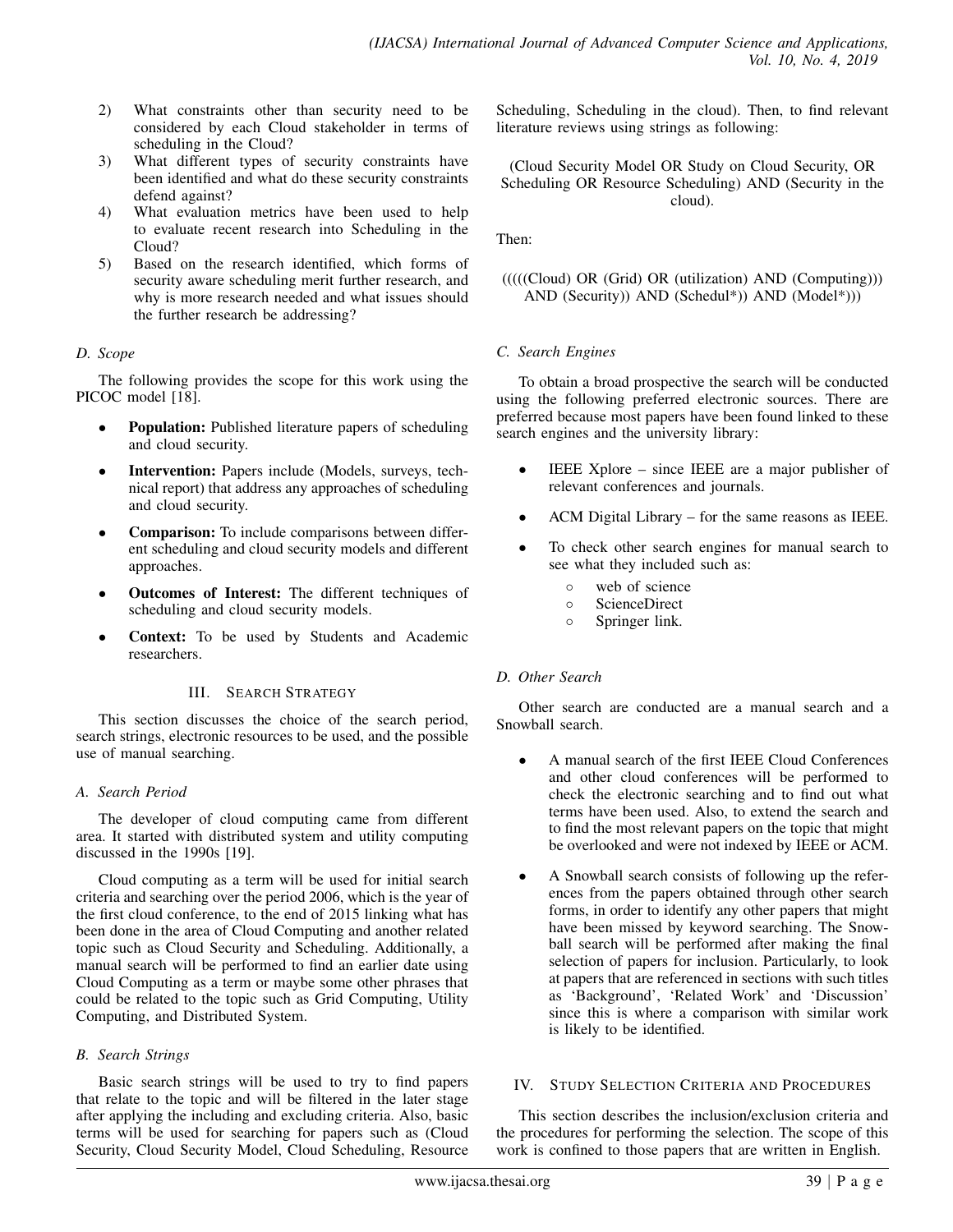# *A. Inclusion/Exclusion*

The inclusion criteria for selection will be:

- Published Conferences, Workshops, Journals and peer reviewed papers that report on work addressing any aspect of Scheduling in Cloud Security.
- Any previous systematic literature reviews on Scheduling in Cloud Security.
- Where more than one source refers to the same work, the most complete source will be used.
- Where one source refers to more than one piece of work, each relevant work will be counted separately.
- Need to consider the type of research this SLA is interested in - and how the research is conducted real software implementation, mathematical model or simulation, or thought exercise.

The exclusion criteria will be:

- Sources that are only available as presentations, abstracts, or are otherwise incomplete.
- Forms of publication that have not been subjected to a formal review process, including journals such as ACM Software Engineering Notes (unless containing conference proceedings) and technical reports.
- Opinion paper.

# *B. Procedures for Selection*

After performing the searching phase, the outcomes from the different search engines will be amalgamated into one set of papers. During this process, any obvious duplicates will be removed where a paper has been found by more than one search engine. The inclusion/exclusion criteria will then be applied through the following process.

- Stage 1: Exclusion on the title. This will involve excluding those papers with titles that make it evident that they do not meet the inclusion criteria (e.g. are about some other form of Scheduling or Security).
- Stage 2: Exclusion on abstract. For this, the abstracts were be read and again exclude any papers that are clearly not appropriate.
- Stage 3: Exclusion on full paper. For the remaining candidate papers, obtain the full paper and make a final decision on that basis.
- Stage 4: Resolution of papers and work. This process will identify where the outcomes from a piece of work have been published in more than one paper and where papers are reported.

An initial search has been performed to test the search string on IEEE xplorer, ACM, ScienceDirect, Web of Science, and SpringerLink search engines shown in Fig. 1. In this searching stage the total number of papers from all search engines is 877. Then the search string have been refined to be check that it cover the area and that number of papers found has been increased to 2466.



Fig. 1. Procedure for Selection

#### V. QUALITY ASSESSMENT

The aim of the SLR is to make a decision about the quality of existing work. This depends on the quality score for each paper, and it applies a short quality assessment questionnaires to be completed after performing data extraction. The role of quality assessment is to provide additional information about the primary work that can then be used to assess which ones should be given the greater weighting when drawing any conclusions. This shown as Appendix A.

# VI. DATA EXTRACTION

For this work, the following proposed questions shown in Table III will be performed for data extraction from each paper:

TABLE III. QUESTIONS FOR DATA EXTRACTION

| No.            | <b>Question</b>                                               | Study        |
|----------------|---------------------------------------------------------------|--------------|
|                |                                                               | <b>Types</b> |
| $\overline{1}$ | What was the research question(s)?                            |              |
| $\overline{2}$ | What sort of models are used to test the ideas in in the      |              |
|                | paper(s)?                                                     |              |
| 3              | Which security issues (Table I) are they addressing?          |              |
| $\overline{4}$ | What scheduling and cloud security techniques have been       |              |
|                | used?                                                         |              |
| 5              | Is definition of the cloud made clear, and if so, what is it? |              |
| 6              | What cloud implementation(s) have been used?                  |              |
| 7              | What was the outcome measure(s)?                              |              |
| 8              | What was the reported outcome of the research?                |              |
| 9              | Original work or replication                                  |              |
| 10             | Appropriate data analysis                                     |              |
| 11             | Was there a clear link between data and conclusion?           |              |
| 12             | What were the research hypotheses?                            |              |
| 13             | Was the context discussed?                                    |              |
| 14             | Was any comparison discussed?                                 |              |
| 15             | Were the research questions answered?                         |              |
| 16             | What is the approach of the paper including the basic         |              |
|                | design?                                                       |              |

#### VII. SYNTHESIS

For this work, any reviews found, systematic or otherwise, will be used to help to check completeness.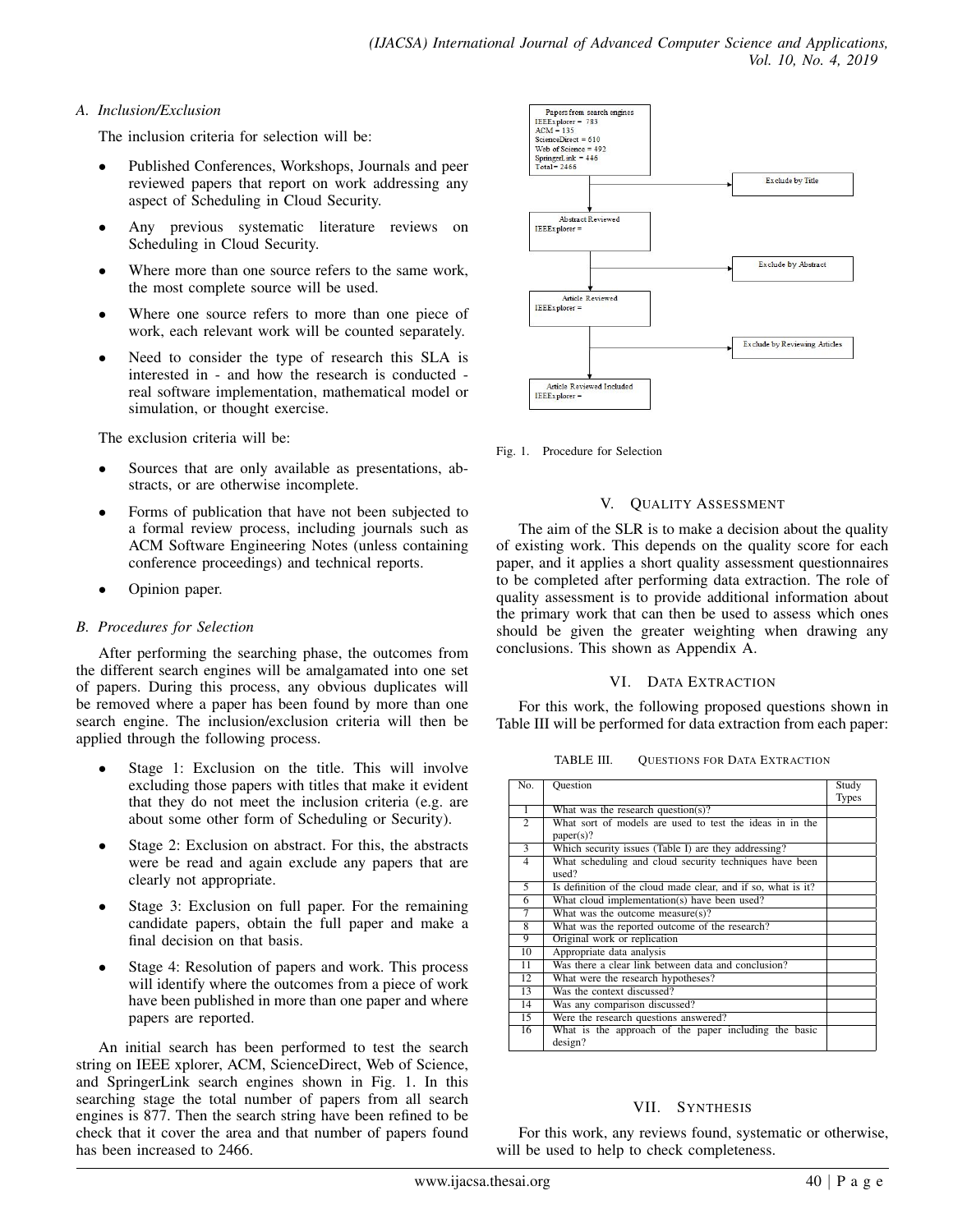#### *A. Synthesis Strategy*

This process will include the following three steps:

- 1) To look at the final set of papers and identify a set of categories from them.
- 2) Allocating papers to these categories (a paper might fit more than one).
- 3) To examine the papers in each category to see what could be learned about that topic (this could be a form of vote counting, moderated by quality scores).

# *B. Threats to Validity*

The process of the synthesis could be affected by the threats of validity, and the initial assessment of these as follows:

Internal Validity. Following this protocol allows the selection of accurate papers related to the research topic, and the selections criteria could validate that papers are selected correctly or not.

External Validity. To get more reliable papers that are relevant to the research topic the exclusions criteria will exclude any irrelevant research or any non academic work.

#### VIII. LIMITATIONS

The anticipated outcome of this research may be limited by the following factors:

- The number of work will affect this research, as the previous search did not find that many papers in different areas of the research topic.
- Another limitation is that some work intend to focus on the use of supporting tools and use them just for evaluating their work without discussing the scheduling methodology.
- To consider possible limitation that might arise from the way that this work is conducted (such as missing important papers) and how to mitigate this (such as the use of snowballing, and possibly using a 'gold standard' group of known researches and seeing how many of the searches find).

# IX. DISCUSSION

This section discusses the finding of SLR, then it presents the proposed outcome.

This section discusses recent related approaches in the area of cloud security such as Data storage approaches that are related to Data as a Service (DaaS) data storage moving from a single cloud to a multi-cloud, and security models. It also provides some approaches in resource management that used static and dynamic methods focusing on performance.

A review of recent cloud models has been performed to get an overview of the models categories shown in Table IV. Models have been classified to categories related to the main focus of the approaches including Data as a service (DaaS), Infrastructure as a Service (IaaS) and cloud storage. The DaaS models focus on all data security and different from cloud storage which is concerned about data centre security. The IaaS models focus on the infrastructure security.

Table I shows some issues have less attention than others such as Authentication, Accountability, Intrusion, and Reliability. The most focused areas are Integrity, Availability, and Security. Most approaches are related to cloud storage and DaaS which make IaaS need more work especially in security.

The DepSky system [20] addresses the availability and the confidentiality of data in their storage system by using multi-cloud providers, combining Byzantine quorum system protocols, cryptographic secret sharing and erasure codes. Whereas NetDB2-MS [21] is a Model to ensure privacy level in DaaS based on data distributed to different service providers and to employ Shamir's seceret algorithm [22].

The BlueSky System [23] has extended the DepSky system to be more reliable and deal with large storage volume from a cloud provider and to avoid a dedicated hardware server. Similarly, the SafeStore system [24] is more focused on availability not on performance and cost which is quite different than the other systems.

Other approaches like HAIL [26], ICStore [27], SPORC [28], Depot [29], Data storage Models [30], [31] have focused on cloud storage including some data security aspects such as security and data integrity and data confidentiality. They also have similar limitations such as data intrusion and availability.

There are some models at the deployment level which deal with the security risks but with limitations in confidentiality and integrity such as Separation Model - Migration Model - Availability Model - Tunnel Model - Cryptography Model [32].

Data privacy is still a big concern in other Models like Jerico Formu's Cloud Cube Model [17], Hexagon model [17], Multi-Tenancy Cloud Model [33], Cloud Risk Accumulation Model [34], and the Mapping Model [17], [33]. The logging approach [35] ensures that the log files can mitigate the risks to benefit both sides of accountability, security, performance, and scalability.

Other work in scheduling such as [3] takes into consideration tasks priorities then assign them to be executed over the allocated resources. If there more than one task for each resource, it will be scheduled with different methods depending on what is better for each resource. Then it will use parallel running for all tasks. This work assigned dependent tasks first to run first then non dependent one that to minimise the deadlock situation.

Table V shows some approaches that related to resource management used static and dynamic methods and focusing on performance.

Approaches by Li et al. [36] and Yazir et al. [37] relate to resource scheduling using static and dynamic mechanism but they did not include any security factors to avoid any security risks. Static scheduling mechanism such as the approach introduced by Jiayin et al. [38] offers a static scheduling solution to improve service performance over virtual machines. The tasks are executed on certain cloud resources based on the static resource allocation. It aims to regulate many resources utilisation of service level objective of applications SLOs. Also, in [38] propose an algorithm that adjust resource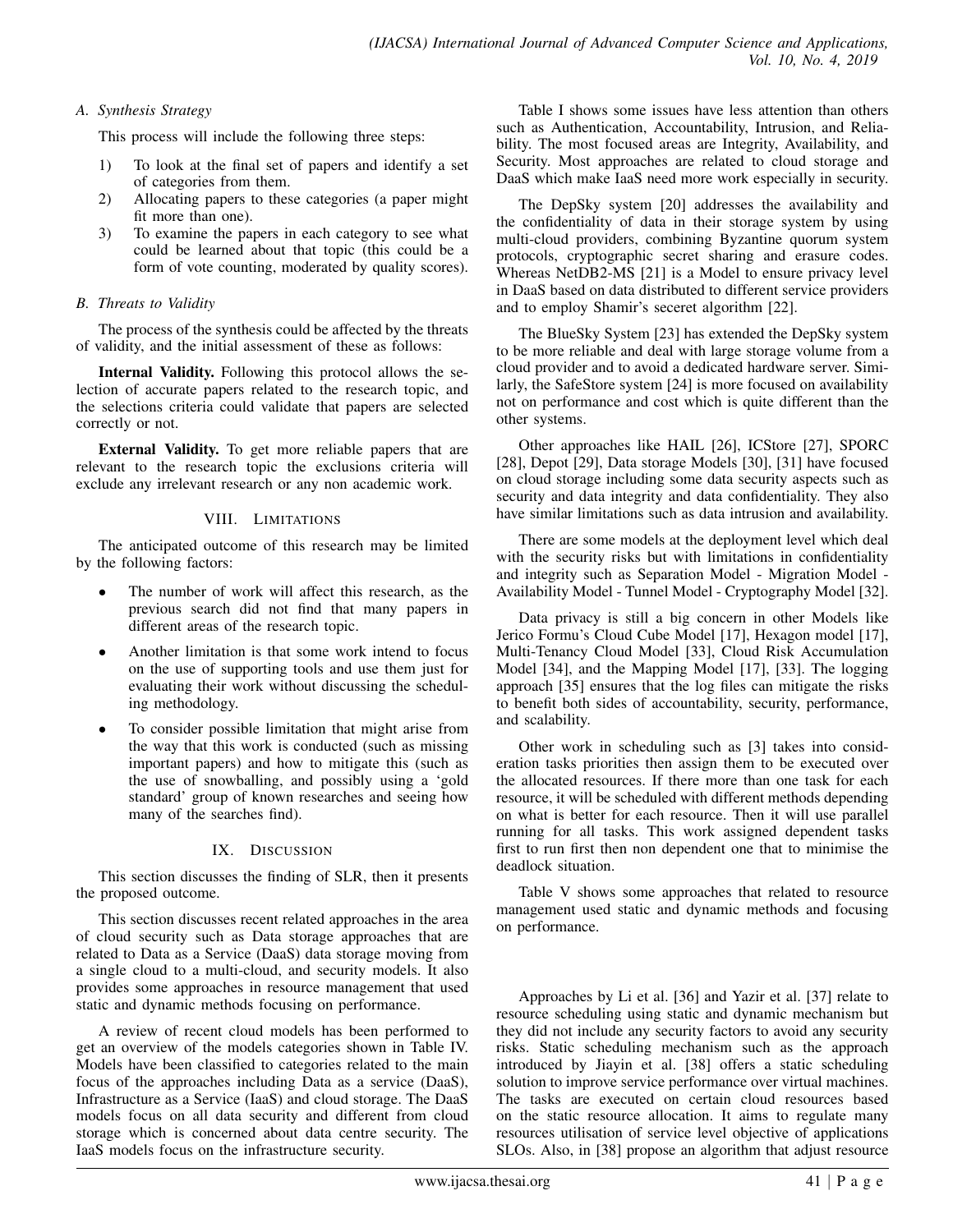|                             |                        | Category   |               | Main Focus               |                             |             |                       |                        |                 |               |           |             |             |                |           |                         |                |
|-----------------------------|------------------------|------------|---------------|--------------------------|-----------------------------|-------------|-----------------------|------------------------|-----------------|---------------|-----------|-------------|-------------|----------------|-----------|-------------------------|----------------|
| Ref                         |                        |            |               |                          |                             |             |                       |                        |                 |               |           |             |             |                |           |                         |                |
|                             |                        |            |               |                          |                             |             |                       |                        |                 |               |           |             |             |                |           |                         |                |
|                             |                        |            | Cloud storage |                          | $\triangle$ Confidentiality |             |                       |                        | Fault tolerance | Recovery fail |           |             | Performance | Accountability |           |                         | Authentication |
|                             |                        |            |               |                          |                             |             |                       |                        |                 |               |           |             |             |                |           |                         |                |
|                             |                        |            |               |                          |                             |             |                       |                        |                 |               |           |             |             |                |           |                         |                |
|                             | $\leq$ DaaS            | IaaS       |               | $\triangle$ Availability |                             | Reliability | Intrusion             | Integrity              |                 |               | Cost      | Scalability |             |                | Latency   | Security                |                |
| DepSky                      |                        |            |               |                          |                             |             |                       |                        |                 |               |           |             |             |                |           |                         |                |
| $[20]$                      |                        |            |               |                          |                             |             |                       |                        |                 |               |           |             |             |                |           |                         |                |
| <b>Bluesky</b>              | $\sqrt{}$              |            |               |                          |                             |             |                       |                        |                 |               |           |             |             |                |           |                         |                |
| $[23]$                      |                        |            |               |                          |                             |             |                       |                        |                 |               |           |             |             |                |           |                         |                |
| SafeStore                   | $\sqrt{}$              |            |               |                          | $\sqrt{}$                   |             |                       |                        |                 |               |           |             |             |                |           |                         |                |
| $[24]$                      |                        |            |               |                          |                             |             |                       |                        |                 |               |           |             |             |                |           |                         |                |
| NetDB2-                     | $\sqrt{}$              |            |               | $\sqrt{}$                |                             |             | $\overline{\sqrt{ }}$ | $\sqrt{}$              |                 |               |           |             |             |                |           |                         |                |
| MS [21]                     |                        |            |               |                          |                             |             |                       |                        |                 |               |           |             |             |                |           |                         |                |
| <b>NCCloud</b>              |                        |            | $\sqrt{}$     |                          |                             |             |                       |                        | $\sqrt{}$       | $\sqrt{2}$    | $\sqrt{}$ |             |             |                |           |                         |                |
| $[25]$                      |                        |            |               |                          |                             |             |                       |                        |                 |               |           |             |             |                |           |                         |                |
| <b>HAIL</b> [26]            |                        |            | $\sqrt{ }$    | $\sqrt{}$                |                             |             |                       | $\sqrt{}$              |                 |               |           |             |             |                |           |                         |                |
| ICStore <sup>[27]</sup>     |                        |            | $\sqrt{ }$    |                          |                             |             | $\sqrt{}$             |                        |                 |               |           |             |             |                |           |                         |                |
| <b>SPORC</b>                |                        |            |               | $\sqrt{}$                |                             |             |                       |                        |                 |               |           |             |             |                |           |                         |                |
| $[28]$                      |                        |            |               |                          |                             |             |                       |                        |                 |               |           |             |             |                |           |                         |                |
| Depot [29]                  |                        |            | $\sqrt{}$     | $\sqrt{}$                |                             |             |                       |                        |                 | $\sqrt{ }$    |           |             |             |                | $\sqrt{}$ |                         |                |
| Logging So-<br>lutions [35] |                        | $\sqrt{}$  |               |                          |                             |             |                       |                        |                 |               |           | $\sqrt{}$   | $\sqrt{}$   | $\sqrt{}$      |           |                         |                |
| Venus $[31]$                |                        |            |               |                          |                             |             |                       |                        |                 |               |           |             |             |                |           |                         |                |
| <b>TCCP</b> [42]            |                        | $\sqrt{ }$ | $\sqrt{}$     | $\sqrt{ }$               |                             |             |                       | $\sqrt{}$<br>$\sqrt{}$ |                 |               |           |             |             |                |           |                         |                |
| <b>CCM</b> [17]             |                        |            |               |                          |                             |             |                       |                        |                 |               |           |             |             |                |           | $\sqrt{}$               |                |
| Hexagon                     |                        |            |               |                          |                             |             |                       |                        |                 |               |           |             |             |                |           |                         |                |
| Model [17]                  |                        |            |               |                          |                             |             |                       |                        |                 |               |           |             |             |                |           |                         |                |
| <b>MTCM</b> [17]            |                        |            |               |                          |                             |             |                       |                        |                 |               |           |             |             |                |           | $\checkmark$            |                |
| <b>CSA</b> [17]             |                        |            |               |                          |                             |             |                       |                        |                 |               |           |             |             |                |           | $\checkmark$            |                |
| Mapping                     |                        |            |               |                          |                             |             |                       |                        |                 |               |           |             |             |                |           |                         |                |
| model[17]                   |                        |            |               |                          |                             |             |                       |                        |                 |               |           |             |             |                |           |                         |                |
| Separation                  |                        |            |               |                          |                             |             |                       |                        | $\sqrt{}$       |               |           |             |             |                |           |                         |                |
| Model [32]                  |                        |            |               |                          |                             |             |                       |                        |                 |               |           |             |             |                |           |                         |                |
| Migration                   |                        |            |               |                          |                             |             |                       | $\sqrt{}$              |                 |               |           |             |             |                |           | $\sqrt{}$               |                |
| Model [32]                  |                        |            |               |                          |                             |             |                       |                        |                 |               |           |             |             |                |           |                         |                |
| Availability                |                        |            |               | $\sqrt{}$                |                             |             |                       |                        |                 |               |           |             |             |                |           | $\sqrt{}$               |                |
| Model [32]                  |                        |            |               |                          |                             |             |                       |                        |                 |               |           |             |             |                |           |                         |                |
| Tunnel                      |                        |            |               |                          |                             |             |                       | $\sqrt{}$              |                 |               |           |             |             |                |           | $\checkmark$            |                |
| Model [32]                  |                        |            |               |                          |                             |             |                       |                        |                 |               |           |             |             |                |           |                         |                |
| Cryptography<br>Model [32]  |                        |            |               |                          | $\overline{\sqrt{ }}$       |             |                       |                        |                 |               |           |             |             |                |           | $\checkmark$            |                |
|                             |                        |            |               |                          |                             |             |                       |                        |                 |               |           |             |             |                |           |                         |                |
| $NDSM$ [43]<br>Cloud Trust  | $\sqrt{}$              |            | $\sqrt{}$     |                          |                             |             |                       |                        |                 |               |           |             |             |                |           |                         |                |
| Model [44]                  |                        |            |               |                          |                             |             |                       |                        |                 |               |           |             |             |                |           |                         |                |
| <b>DSM</b> [45]             |                        |            |               |                          |                             |             |                       |                        |                 |               |           |             |             |                |           |                         |                |
| <b>DSSM</b> [30]            | $\sqrt{}$<br>$\sqrt{}$ |            | $\sqrt{}$     |                          | $\sqrt{}$                   |             |                       |                        |                 |               |           |             |             |                |           | $\sqrt{ }$<br>$\sqrt{}$ |                |
| SC[3]                       |                        |            |               |                          |                             |             |                       |                        |                 |               |           |             |             |                |           |                         |                |
|                             |                        |            |               |                          |                             |             |                       |                        |                 |               |           |             | $\sqrt{}$   |                |           |                         |                |

| TABLE IV. | <b>REVIEW OF CLOUD MODELS</b> |  |
|-----------|-------------------------------|--|
|           |                               |  |

allocation based on updating the actual task executions which helps to recalculate the finishing time that assigned to the cloud.

Walsh et al. [39] proposed a utility function as a solution by dividing the architecture into two-layers (local and global). The local layer is responsible for calculating resource allocation dynamically. Whereas, the global layer computes the near optimal configuration of allocating resources based on results provided by the local layer, and to fix the load balancing with the server cluster which also helps applications scalability.

Yazir et al. [37] and Slegers et al. [40] include a comparison of static and four heuristic dynamic policies. They showed some differences and presented benefits and weaknesses of using each type in terms of using and managing cloud resources. A price model was introduced by Sharma et al. [41] for dynamic resource management and low cost of cloud service but they did not include the security factor and indicate saving cost on physical resources and maintenance cost as limitations of their model.

Other approaches that use dynamic mechanism such as

As a result of this SLR, the proposed model by Sheikh et al. [47] has considered the over all security discussed by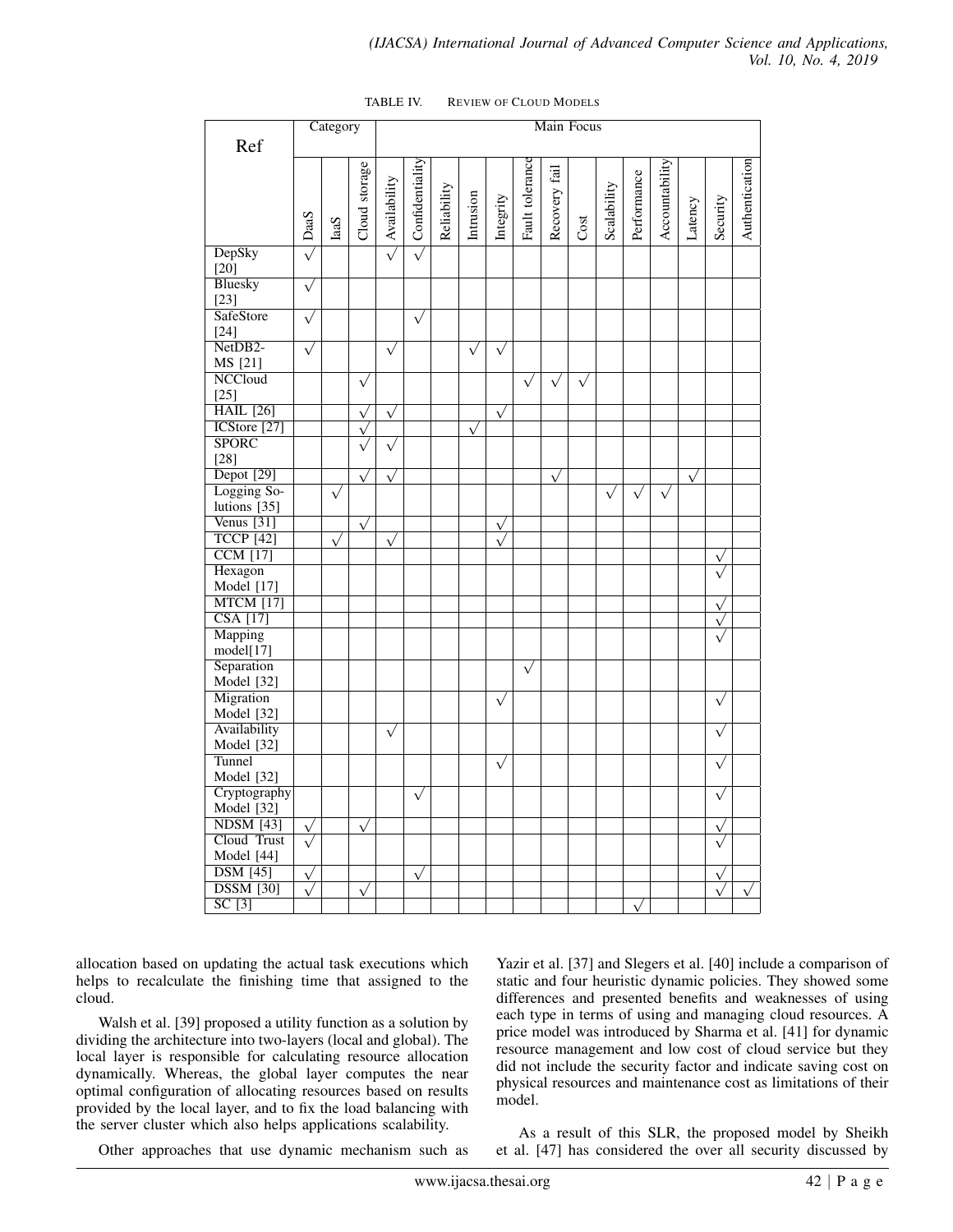| Ref                                                           | Resource<br>Manage-<br>ment | <b>Static</b> | Dynamic | Performance |
|---------------------------------------------------------------|-----------------------------|---------------|---------|-------------|
| Adaptive<br>management<br>of virtualised<br>resources<br>[36] |                             |               |         |             |
| Adaptive re-<br>source allo-<br>cation [38]                   |                             |               |         |             |
| Dynamic re-<br>source allo-<br>cation [37]                    |                             |               |         |             |
| Resource<br>allocation<br>for multi-tier<br>[46]              |                             |               |         |             |
| Resource<br>Allocation<br>Policies [40]                       |                             |               |         |             |

TABLE V. APPROACHES FOR RESOURCE SCHEDULING

Watson [48] to develop Scheduling Security Model (SSM) to address the issues found in other approaches by this SLR such as security and cost.

#### X. CONCLUSION

This paper has briefly introduced an over view of cloud computing including definition, architecture, obstacles facing cloud growth. Then presented the research method and explained why SLR is important to this research. After that, it discussed the search strategy identifying the search period, strings, search engines. Also, it described the inclusion/exclusion criteria, and the procedures of selection. Next, it explained the aim of SLR, then presented how the data will be extracted from each paper and it discussed the synthesis strategy and the threats of validity. After, it addressed limitation and factors that could affect this research. Finally, it presented the current finding of SLR from the reviewed paper and proposed solution. The proposed solution SSM has developed to cover some issues.

#### ACKNOWLEDGEMENTS

This research protocol has been prepared following the structure provided in [49]. Moreover, thanks to Taif University in Kingdom of Saudi Arabia for the funding.

#### **REFERENCES**

- [1] K. Yang G, W. Yu, P. ByoungSeob and C. Hyo Hyun, *A heuristic resource scheduling scheme in time-constrained networks*, Computers & Electrical Engineering, Elsevier, 54, 1–15, 2016.
- [2] M. Armbrust, A. Fox, , R. Griffith, A. Joseph, R. Katz, A. Konwinsky, L. Andrew, P. Gunho, A. David, A. Rabkin and I. Stoica, *Above the clouds: a Berkeley view of cloud computing*, University of California at Berkeley, 2009.
- [3] L. Tripathy and R.R. Patra, *Scheduling in cloud computing*, International Journal on Cloud Computing: Services and Architecture (IJCCSA), 4(5), pp.21-7, 2014.
- [4] Wu. Fuhui, Wu. Qingbo and T. Yusong, *Workflow scheduling in cloud: a survey*, The Journal of Supercomputing, Springer, 71, 9, 3373–3418, 2015.
- [5] S. Sing and I. Chana, *A survey on resource scheduling in cloud computing: Issues and challenges*, Journal of Grid Computing, Springer, 14, 2, 217–264, 2016.
- [6] P. Mell and T. Grance, *The NIST definition of cloud computing*, Computer Security Division, Information Technology, Laboratory, National Institute of Standards and Technology, Gaithersburg, 2011.
- [7] P. Patel, A. Ranabahu and A. Sheth, *Service level agreement in cloud computing*, Citeseer, 2009.
- [8] F. Panzieri,O. Babaoglu, S. Ferretti, V. Ghini, and M. Marzolla, *Distributed computing in the 21st century: Some aspects of cloud computing*, Springer, 2011.
- [9] V. Nallur and R. Bahsoon,*A decentralized self-adaptation mechanism for service-based applications in the cloud*, Transactions on Software Engineering, IEEE, 39, 5, 591–612, 2013.
- [10] A. Abdelmaboud, D. Jawawi, I. Ghani, A. Elsafi and B. Kitchenham, ,*Quality of service approaches in cloud computing: A systematic mapping study*, Journal of Systems and Software, Elsevier, 101, 159–179, 2015.
- [11] R. Shelke and R. Rajani, *Dynamic resource allocation in cloud computing*, International Journal of Engineering Research and Technology, ESRSA, 2, 10, 2013.
- [12] S. Subashini and V. Kavitha, *A survey on security issues in service delivery models of cloud computing*, Journal of network and computer applications, Elsevier, 34, 1, 1–11, 2011.
- [13] T. Dillon, C. Wu, and E. Chang, *Cloud computing: issues and challenges*, International Conference on Advanced Information Networking and Applications, IEEE, 27–33, 2010.
- [14] D. Goutam, A. Verma, N. Agrawal, *The performance evaluation of proactive fault tolerant scheme over cloud using CloudSim simulator*, International Conference on the Applications of Digital Information and Web Technologies (ICADIWT), IEEE, 171–176, 2014.
- [15] S. Ramgovind, M. Eloff, and E. Smith,*The management of security in cloud computing*, Information Security for South Africa, IEEE, 1–7, 2010.
- [16] R. Patil and RK. Singh, *Scaling in Cloud Computing*, International Journal of Advance Research, IJOAR, 1, 21–27, ISSN:2320-9194, 2013.
- [17] V. Chang,D. Bacigalupo, G. Wills and D. De Roure, *A categorisation of cloud computing business models*, Proceedings of the IEEE/ACM International Conference on Cluster, Cloud and Grid Computing, IEEE Computer Society, 509–512, 2010.
- [18] M. Petticrew and H. Roberts, *Systematic reviews in the social sciences: A practical guide*, John Wiley & Sons, 2008.
- [19] I. Foster, Y. Zhao, I. Raicu and S. Lu, *Cloud computing and grid computing 360-degree compared*, Grid Computing Environments Workshop, IEEE, 1–10, 2008.
- [20] A. Bessani, M. Correia, B. Quaresma, F. André and P. Sousa, DepSky: *dependable and secure storage in a cloud-of-clouds*, ACM Transactions on Storage (TOS), ACM , 9, 4, 12, 2013.
- [21] M. Alzain, B. Soh and E. Pardede, *A new model to ensure security in cloud computing services*, Journal of Service Science Research, Springer, 4, 1, 49–70, 2012.
- [22] A. Shamir, Adi, *How to share a secret*, Communications of the ACM, ACM, 22, 11, 612–613, 1979.
- [23] M. Vrable, S. Savage, GM. Voelker, *BlueSky: a Cloud-Backed File System for the Enterprise*, Proceedings of the 10th USENIX Conference on File and Storage Technologies, USENIX Association, 19–19, 2012.
- [24] R. Kotla, L. Alvisi and M. Dahlin, *SafeStore: a durable and practical storage system*, USENIX Annual Technical Conference, 129–142, 2007.
- [25] Tu. Hu, HCH. Chen,P. Lee and Y. Tang, *NCCloud: Applying Network Coding for the Storage Repair in a Cloud-of-Clouds*, FAST, 21, 2012.
- [26] K. Bowers, A. Juels and A. Oprea, *HAIL: a high-availability and integrity layer for cloud storage*, Proceedings of the 16th ACM conference on Computer and communications security, ACM, 187–198, 2009
- [27] C. Cachin, R. Haas and M. Vukolic, *Dependable storage in the intercloud*, IBM research, 3783, 1–6, 2010.
- [28] AJ. Feldman, WP. Zeller, MJ. Freedman and EW. Felten, *SPORC: Group Collaboration using Untrusted Cloud Resources*, OSDI, 10, 337–350, 2010.